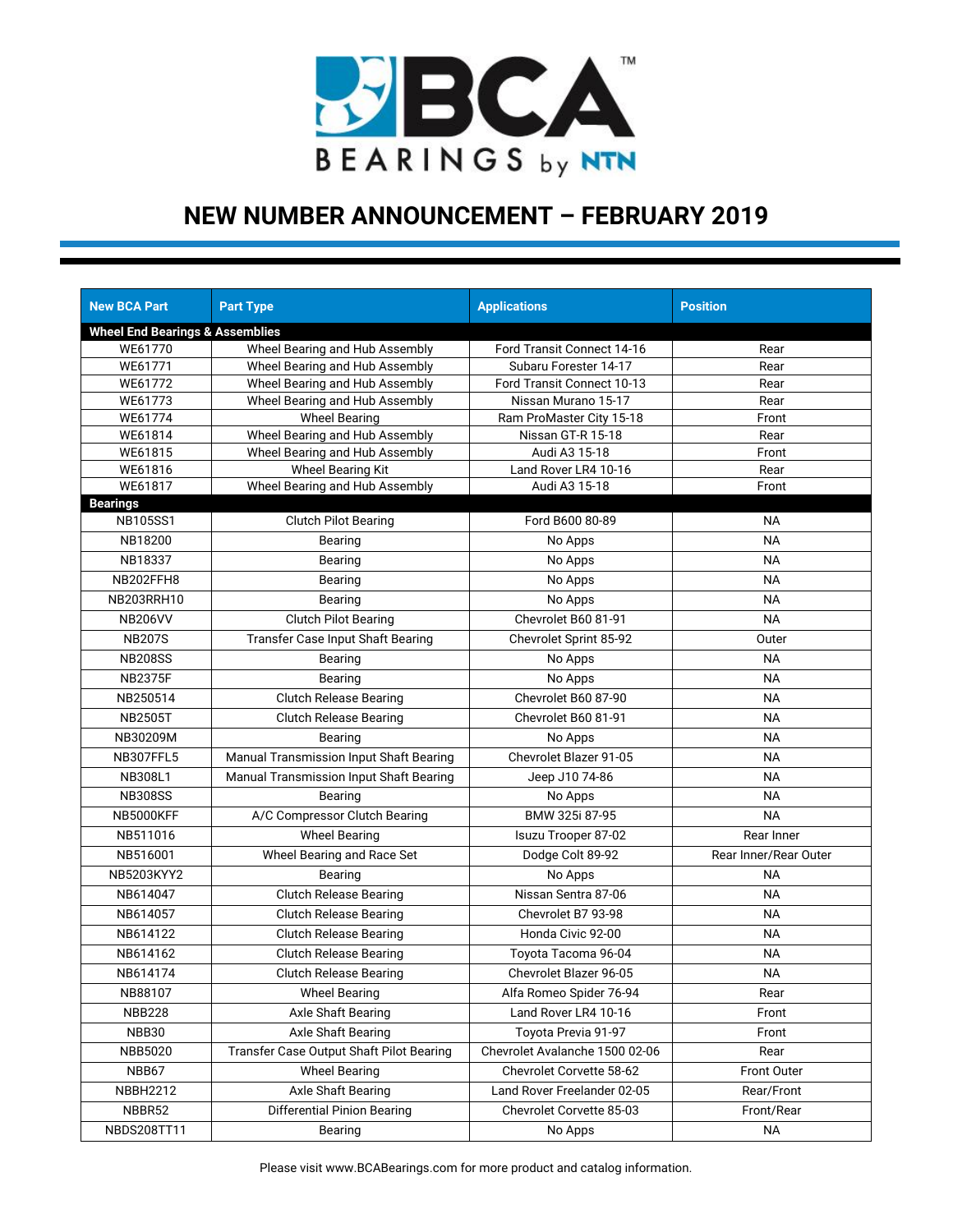

| NBG52MSA            | Bearing                                                        | No Apps                        | <b>NA</b>              |
|---------------------|----------------------------------------------------------------|--------------------------------|------------------------|
| NBG85MSA            | Bearing                                                        | No Apps                        | <b>NA</b>              |
| NBG90MSA            | <b>Bearing</b>                                                 | No Apps                        | <b>NA</b>              |
| NBHB278020          | Drive Shaft Center Support Bearing                             | BMW 325i 01-06                 | <b>NA</b>              |
| <b>NBHB4023A</b>    | Drive Shaft Center Support Bearing                             | Dodge Ram 2500 06-09           | <b>NA</b>              |
| <b>NBHB88107C</b>   | Bearing                                                        | No Apps                        | <b>NA</b>              |
| <b>NBHB88508G</b>   | Drive Shaft Center Support Bearing                             | Ford F-250 Super Duty 99-04    | <b>NA</b>              |
| <b>NBHB88512AHD</b> | Drive Shaft Center Support Bearing                             | GMC B7 93-97                   | <b>NA</b>              |
| <b>NBHB88532</b>    | Drive Shaft Center Support Bearing                             | Chevrolet Silverado 1500 99-15 | <b>NA</b>              |
| <b>NBHB88547</b>    | Drive Shaft Center Support Bearing                             | Dodge Ram 2500 06-10           | <b>NA</b>              |
| <b>NBHB88554</b>    | Drive Shaft Center Support Bearing                             | Dodge Sprinter 2500 03-06      | <b>NA</b>              |
| <b>NBHB88561</b>    | Bearing                                                        | No Apps                        | <b>NA</b>              |
| <b>NBKA11950Z</b>   | Bearing                                                        | No Apps                        | ΝA                     |
| <b>NBN1211L</b>     | Manual Transmission Input Shaft Bearing                        | Chevrolet Blazer 87-90         | <b>NA</b>              |
| <b>NBN309L</b>      | Manual Transmission Output Shaft Bearing                       | Ford F-500 75-76               | <b>NA</b>              |
| NBNP064306          | <b>Wheel Bearing Race</b>                                      | Ford F-250 Super Duty 99-11    | Rear Inner             |
| NBNP802507          | Differential Race                                              | Chevrolet Express 2500 03-08   | Rear                   |
| NBR20               | Bearing                                                        | No Apps                        | <b>NA</b>              |
| NBRA320             | Axle Differential Bearing & Seal Kit                           | Chevrolet S10 82-01            | Rear                   |
| <b>NBRW101</b>      | <b>Wheel Bearing</b>                                           | Kia Sorento 03-09              | Rear Inner/Front Inner |
| NBSET408            | Wheel Bearing and Race Set                                     | Ford F53 11-17                 | Rear Outer             |
| NBSET440            | Wheel Bearing and Race Set                                     | Freightliner M2 106 03-13      | Front Inner            |
| <b>NBV1505C</b>     | <b>Clutch Release Bearing</b>                                  | Dodge Aspen 76-80              | <b>NA</b>              |
| NBWPC012GPC         | Bearing                                                        | No Apps                        | <b>NA</b>              |
| NBWPS015GRC         | Bearing                                                        | No Apps                        | <b>NA</b>              |
| <b>Seals</b>        |                                                                |                                |                        |
| NS100796            | <b>Automatic Transmission Extension</b><br><b>Housing Seal</b> | Dodge Ram 2500 03-10           | <b>NA</b>              |
| NS203005            | Oil Seal                                                       | No Apps                        | <b>NA</b>              |
| <b>NS2055</b>       | <b>Wheel Seal</b>                                              | Chevrolet C50 80-81            | Rear                   |
| NS224254            | <b>Wheel Seal</b>                                              | Chevrolet Spectrum 85-88       | <b>Front Outer</b>     |
| NS225040            | <b>Engine Crankshaft Seal</b>                                  | Infiniti OX4 97-03             | Front                  |
| NS225545            | Automatic Transmission Output Shaft Seal                       | Acura RL 96-04                 | Right                  |
| <b>NS25X42X8</b>    | Oil Seal                                                       | No Apps                        | <b>NA</b>              |
| NS28X38X7           | Oil Seal                                                       | No Apps                        | <b>NA</b>              |
| NS323133            | Oil Seal                                                       | No Apps                        | ΝA                     |
| NS325776            | Engine Crankshaft Seal                                         | Chevrolet C2500 91-00          | Rear                   |
| NS330699            | Oil Seal                                                       | No Apps                        | <b>NA</b>              |
| NS340387            | Oil Seal                                                       | No Apps                        | <b>NA</b>              |
| NS341022            | Transfer Case Oil Pump Housing Seal                            | Dodge Durango 98-09            | <b>NA</b>              |
| NS353120            | Oil Seal                                                       | No Apps                        | ΝA                     |
| NS35X62X7           | Oil Seal                                                       | No Apps                        | ΝA                     |
| <b>NS35X72X8</b>    | Oil Seal                                                       | No Apps                        | ΝA                     |
| NS40568S            | Oil Seal                                                       | No Apps                        | <b>NA</b>              |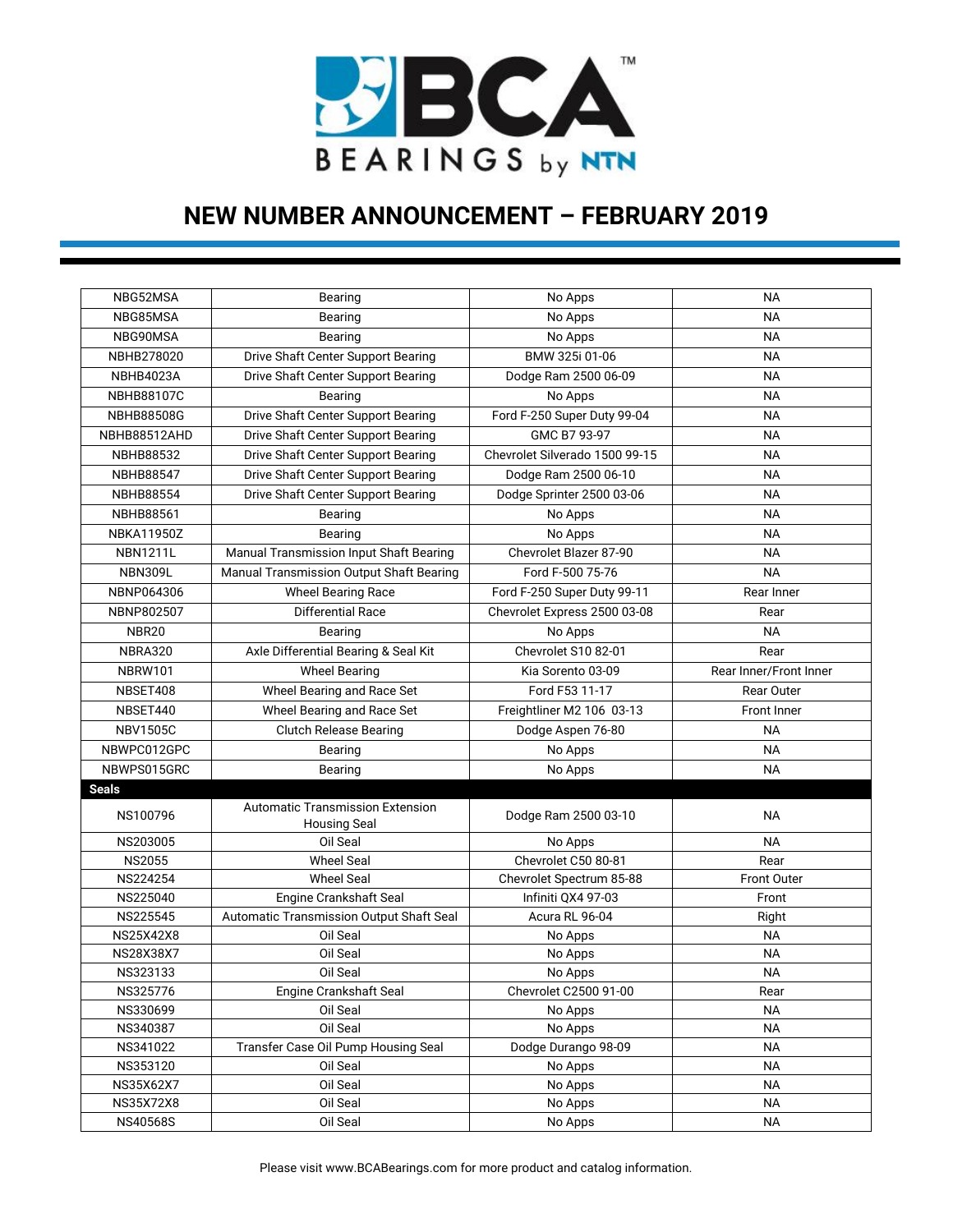

| NS410163        | Oil Seal                              | No Apps                  | NА         |
|-----------------|---------------------------------------|--------------------------|------------|
| NS410190        | Oil Seal                              | No Apps                  | <b>NA</b>  |
| NS410316        | Oil Seal                              | No Apps                  | ΝA         |
| NS410520        | Oil Seal                              | No Apps                  | ΝA         |
| NS41264S        | Oil Seal                              | No Apps                  | ΝA         |
| NS412725        | Oil Seal                              | No Apps                  | <b>NA</b>  |
| NS414268        | Differential Pinion Seal              | Ford Club 53-56          | Rear       |
| NS415187        | Oil Seal                              | No Apps                  | <b>NA</b>  |
| NS415389        | Oil Seal                              | No Apps                  | ΝA         |
| NS415563        | Oil Seal                              | No Apps                  | ΝA         |
| NS415725        | Oil Seal                              | No Apps                  | ΝA         |
| NS415984        | Oil Seal                              | No Apps                  | ΝA         |
| NS416041        | Oil Seal                              | No Apps                  | ΝA         |
| NS416282        | Oil Seal                              | No Apps                  | <b>NA</b>  |
| NS416292        | <b>Wheel Seal</b>                     | International 100 1974   | Rear Inner |
| NS416404        | Oil Seal                              | No Apps                  | <b>NA</b>  |
| NS416476        | Oil Seal                              | No Apps                  | ΝA         |
| NS416865        | Oil Seal                              | No Apps                  | ΝA         |
| NS417171        | Oil Seal                              | No Apps                  | ΝA         |
| NS417172        | Oil Seal                              | No Apps                  | ΝA         |
| NS417366        | Oil Seal                              | No Apps                  | <b>NA</b>  |
| NS417506        | <b>Wheel Seal</b>                     | Ford B600 80-83          | Rear       |
| NS418028        | Oil Seal                              | No Apps                  | ΝA         |
| <b>NS43080S</b> | Oil Seal                              | No Apps                  | ΝA         |
| NS450040        | Oil Seal                              | No Apps                  | ΝA         |
| NS450078        | Oil Seal                              | No Apps                  | ΝA         |
| NS450084        | Oil Seal                              | No Apps                  | ΝA         |
| NS450099        | Oil Seal                              | No Apps                  | ΝA         |
| NS450339        | Oil Seal                              | No Apps                  | ΝA         |
| NS450342        | Oil Seal                              | No Apps                  | ΝA         |
| NS450389        | Oil Seal                              | No Apps                  | ΝA         |
| NS450400        | Oil Seal                              | No Apps                  | ΝA         |
| NS450456        | Oil Seal                              | No Apps                  | ΝA         |
| NS450519        | Manual Transmission Output Shaft Seal | Ford F-350 73-79         | ΝA         |
| NS450621        | Oil Seal                              | No Apps                  | ΝA         |
| NS450984        | Oil Seal                              | No Apps                  | <b>NA</b>  |
| NS455004        | Oil Seal                              | No Apps                  | ΝA         |
| NS455189        | Oil Seal                              | No Apps                  | <b>NA</b>  |
| NS455280        | Oil Seal                              | No Apps                  | <b>NA</b>  |
| NS455479        | Oil Seal                              | No Apps                  | <b>NA</b>  |
| NS470088        | Oil Seal                              | No Apps                  | <b>NA</b>  |
| NS470199        | Oil Seal                              | No Apps                  | <b>NA</b>  |
| NS470351        | Oil Seal                              | No Apps                  | <b>NA</b>  |
| NS470409        | Oil Seal                              | No Apps                  | <b>NA</b>  |
| NS470601        | Axle Shaft Seal                       | International D1200 1965 | Front      |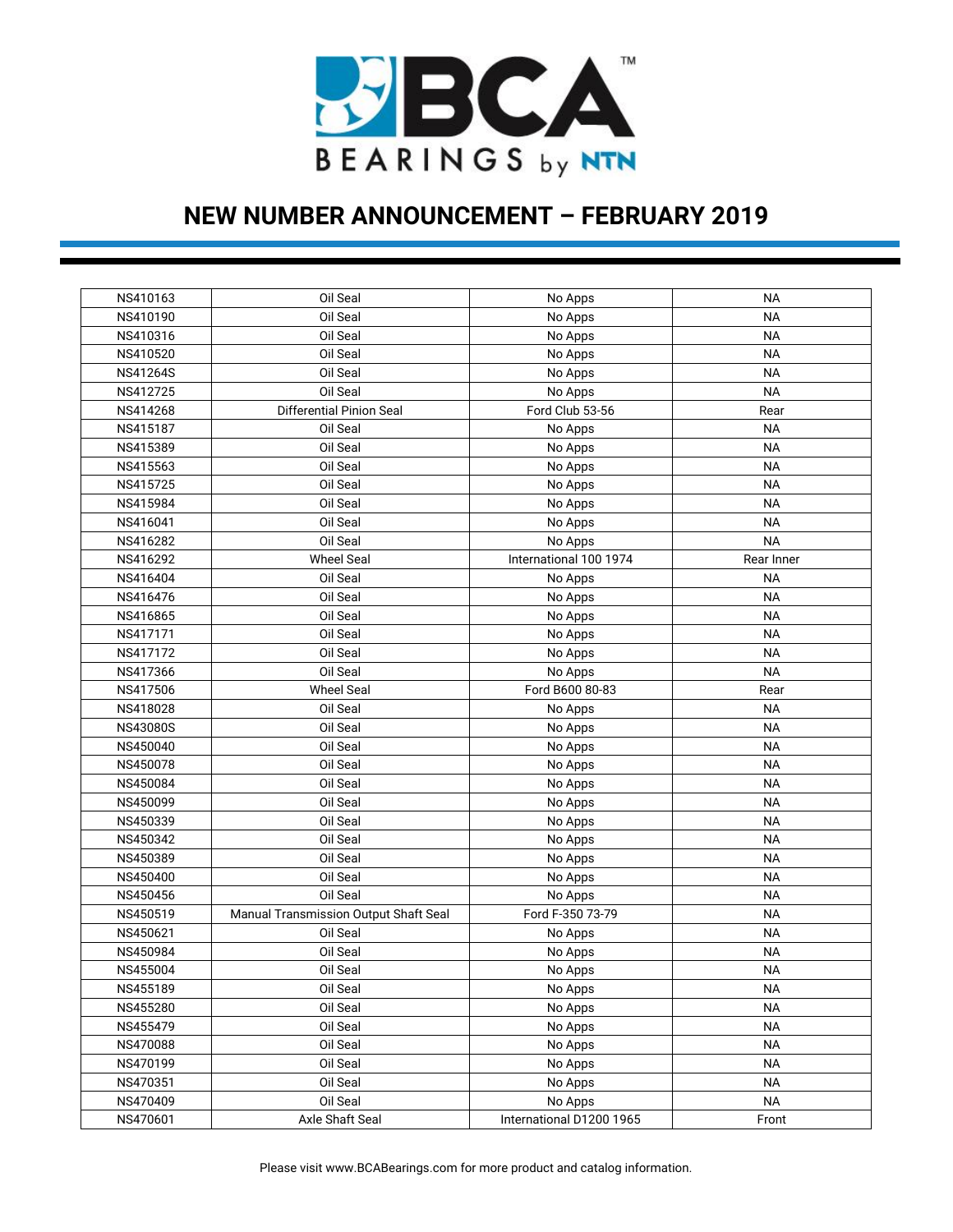

| NS471076         | Oil Seal                                 | No Apps                      | ΝA        |
|------------------|------------------------------------------|------------------------------|-----------|
| NS471138         | Oil Seal                                 | No Apps                      | ΝA        |
| NS471231         | Oil Seal                                 | No Apps                      | ΝA        |
| NS471281         | Oil Seal                                 | No Apps                      | ΝA        |
| NS471558         | Oil Seal                                 | No Apps                      | ΝA        |
| NS471619         | Oil Seal                                 | No Apps                      | ΝA        |
| NS471643         | Oil Seal                                 | No Apps                      | ΝA        |
| NS471647         | Oil Seal                                 | No Apps                      | ΝA        |
| NS471653         | Oil Seal                                 | No Apps                      | ΝA        |
| NS471688         | Oil Seal                                 | No Apps                      | ΝA        |
| NS471801         | Oil Seal                                 | No Apps                      | ΝA        |
| NS471958         | Oil Seal                                 | No Apps                      | ΝA        |
| NS472018         | Oil Seal                                 | No Apps                      | ΝA        |
| NS472157         | Oil Seal                                 | No Apps                      | ΝA        |
| NS472299         | Oil Seal                                 | No Apps                      | ΝA        |
| NS472642         | Oil Seal                                 | No Apps                      | ΝA        |
| NS473196         | Oil Seal                                 | No Apps                      | ΝA        |
| NS473203         | Oil Seal                                 | No Apps                      | ΝA        |
| NS473210A        | Oil Seal                                 | No Apps                      | ΝA        |
| NS473224         | Oil Seal                                 | No Apps                      | ΝA        |
| NS473236         | Oil Seal                                 | No Apps                      | ΝA        |
| NS473243         | Oil Seal                                 | No Apps                      | ΝA        |
| NS473422         | Oil Seal                                 | No Apps                      | ΝA        |
| NS473426         | Oil Seal                                 | No Apps                      | ΝA        |
| NS473440         | Oil Seal                                 | No Apps                      | ΝA        |
| NS473444         | Oil Seal                                 | No Apps                      | ΝA        |
| NS473445         | Oil Seal                                 | No Apps                      | ΝA        |
| NS473446         | Oil Seal                                 | No Apps                      | ΝA        |
| NS473464         | Oil Seal                                 | No Apps                      | ΝA        |
| <b>NS4738N</b>   | Automatic Transmission Output Shaft Seal | Chrysler 300M 99-04          | Left      |
| NS474255         | Oil Seal                                 | No Apps                      | ΝA        |
| NS474260         | Oil Seal                                 | No Apps                      | ΝA        |
| NS474261         | Oil Seal                                 | No Apps                      | ΝA        |
| NS474264         | Oil Seal                                 | No Apps                      | ΝA        |
| NS474272         | Oil Seal                                 | No Apps                      | ΝA        |
| NS474281         | Oil Seal                                 | No Apps                      | ΝA        |
| NS481864         | Oil Seal                                 | No Apps                      | <b>NA</b> |
| NS482309         | Oil Seal                                 | No Apps                      | ΝA        |
| NS482310         | Oil Seal                                 | No Apps                      | <b>NA</b> |
| NS485497         | Oil Seal                                 | No Apps                      | ΝA        |
| NS486857         | Oil Seal                                 | No Apps                      | ΝA        |
| <b>NS50X72X8</b> | Oil Seal                                 | No Apps                      | ΝA        |
| <b>NS5273</b>    | Engine Crankshaft Seal                   | Buick Lucerne 09-11          | Rear      |
| <b>NS5512</b>    | Engine Crankshaft Seal                   | Chevrolet Express 1500 96-13 | Rear      |
| NS60X95X8        | Oil Seal                                 | No Apps                      | <b>NA</b> |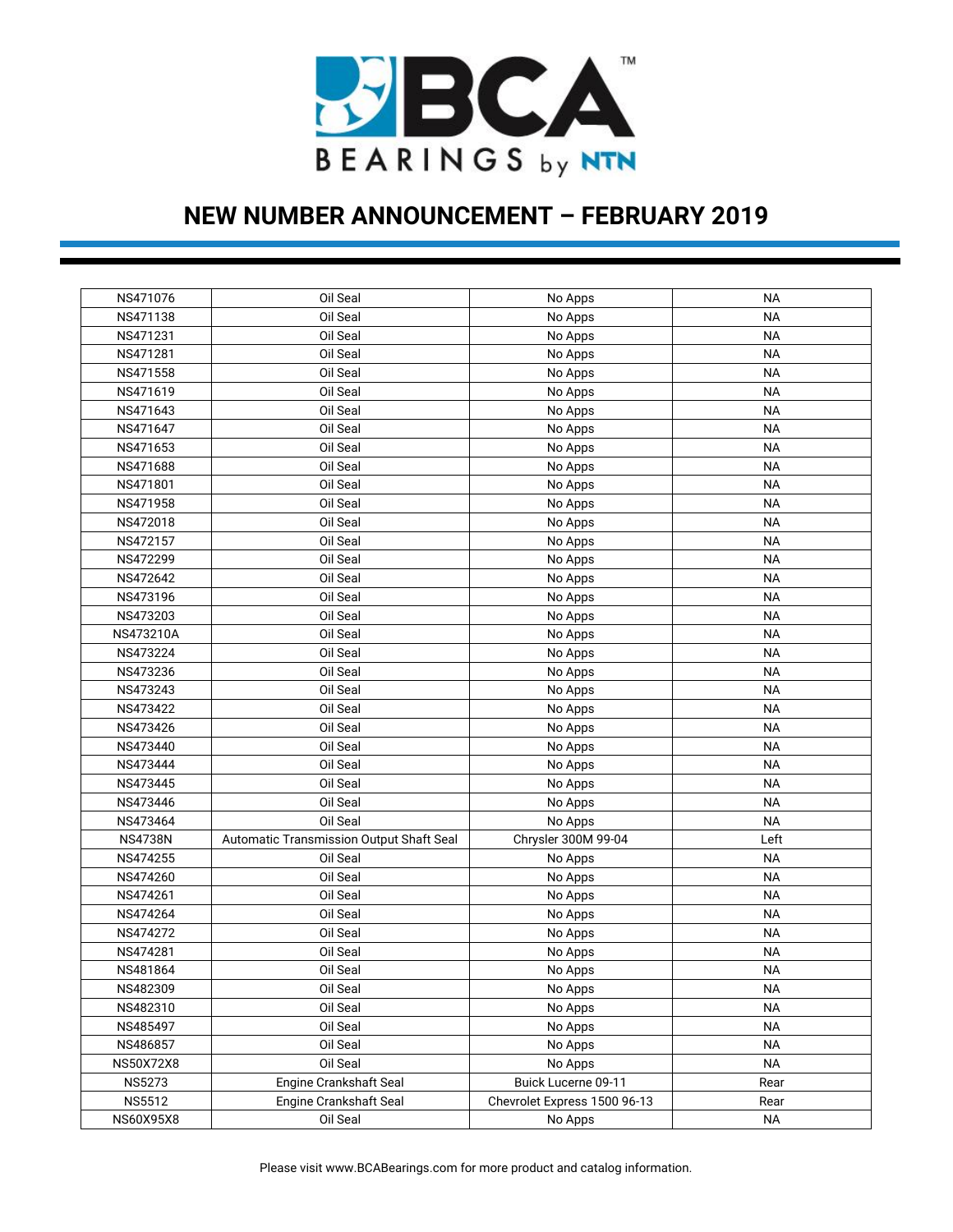

| NS65X90X10 | Oil Seal                                                       | No Apps                               | NA         |
|------------|----------------------------------------------------------------|---------------------------------------|------------|
| NS68X90X10 | Oil Seal                                                       | No Apps                               | <b>NA</b>  |
| NS710057   | <b>Wheel Seal</b>                                              | Cadillac Catera 97-01                 | Front/Rear |
| NS710062   | Transfer Case Input Shaft Seal                                 | Chevrolet Astro 90-98                 | <b>NA</b>  |
| NS710159   | Transfer Case Input Shaft Seal                                 | Lexus GX 460 10-17                    | <b>NA</b>  |
| NS710187   |                                                                | Lexus LX 450 96-97                    | Front      |
| NS710213   | Engine Crankshaft Seal<br>Axle Shaft Seal                      |                                       |            |
|            |                                                                | Mitsubishi Montero 83-06              | Front      |
| NS710235   | Engine Crankshaft Seal                                         | Subaru Impreza 98-12                  | Rear       |
| NS710237   | Engine Crankshaft Seal                                         | <b>Buick LaCrosse 10-16</b>           | Rear       |
| NS710263   | Engine Crankshaft Seal                                         | Cadillac DeVille 94-99                | Front      |
| NS710298   | Automatic Transmission Differential Seal                       | Acura RL 96-04                        | <b>NA</b>  |
| NS710308   | Engine Crankshaft Seal                                         | Hyundai Elantra 11-16                 | Front      |
| NS710399   | Engine Crankshaft Seal                                         | Chevrolet Aveo 04-11                  | Front      |
| NS710424   | Oil Seal                                                       | No Apps                               | <b>NA</b>  |
| NS710441   | Manual Transmission Output Shaft Seal                          | Pontiac Firebird 00-02                | Rear       |
| NS710452   | Differential Pinion Seal                                       | Isuzu Amigo 98-00                     | Rear Outer |
| NS710465   | Engine Crankshaft Seal                                         | Chevrolet Prizm 98-02                 | Rear       |
| NS710471   | Engine Crankshaft Seal                                         | Chrysler Aspen 07-09                  | Rear       |
| NS710484   | Automatic Transmission Oil Pump Seal                           | Ford Expedition 07-17                 | Front      |
| NS710520   | <b>Engine Crankshaft Seal</b>                                  | Suzuki SX4 07-13                      | Rear       |
| NS710533   | <b>Automatic Transmission Extension</b><br><b>Housing Seal</b> | Cadillac ATS 13-17                    | <b>NA</b>  |
| NS710567   | <b>Wheel Seal</b>                                              | Kia Sportage 98-02                    | Rear Outer |
| NS710582   | Automatic Transmission Output Shaft Seal                       | Audi A3 06-13                         | Right/Left |
| NS710597   | Transfer Case Shift Shaft Seal                                 | Chevrolet Avalanche 1500 02-06        | NА         |
| NS710598   | Automatic Transmission Output Shaft Seal                       | Jeep Compass 07-17                    | Left       |
| NS710606   | <b>Engine Crankshaft Seal</b>                                  | Chevrolet Impala 06-11                | Front      |
| NS710615   | Engine Crankshaft Seal                                         | Lexus GS430 01-07                     | Front      |
| NS710623   | Automatic Transmission Oil Pump Seal                           | Chevrolet Silverado 2500 HD 01-<br>17 | Front      |
| NS710624   | Axle Shaft Seal                                                | Jeep Liberty 02-12                    | Front      |
| NS710628   | Automatic Transmission Torque Converter<br>Seal                | Chrysler 200 11-14                    | <b>NA</b>  |
| NS710651   | Transfer Case Input Shaft Seal                                 | Audi A3 06-13                         | Right      |
| NS710661   | Transfer Case Output Shaft Seal                                | Ram 2500 12-17                        | Front/Rear |
| NS710683   | Transfer Case Output Shaft Seal                                | Chrysler Aspen 07-09                  | Rear       |
| NS710684   | Transfer Case Input Shaft Seal                                 | Dodge Durango 11-17                   | <b>NA</b>  |
| NS710687   | Axle Output Shaft Seal                                         | Buick Rainier 04-07                   | Front Left |
| NS710693   | Transfer Case Input Shaft Seal                                 | GMC Envoy 02-09                       | NА         |
| NS710694   | Transfer Case Output Shaft Seal                                | Dodge Durango 11-17                   | Front/Rear |
| NS710700   | Automatic Transmission Output Shaft Seal                       | Ford Fusion 06-12                     | Right      |
| NS710727   | Differential Pinion Seal                                       | Honda S2000 00-09                     | Rear Outer |
| NS710733   | Manual Transmission Output Shaft Seal                          | Mitsubishi RVR 11-18                  | Right      |
| NS710788   | Engine Camshaft Seal                                           | Volvo C30 07-13                       | Front      |
| NS710790   | Engine Camshaft Seal                                           | Volvo V40 00-04                       | Front      |
| NS710801   | Automatic Transmission Output Shaft Seal                       | Volvo S40 05-10                       | Right      |
|            |                                                                |                                       |            |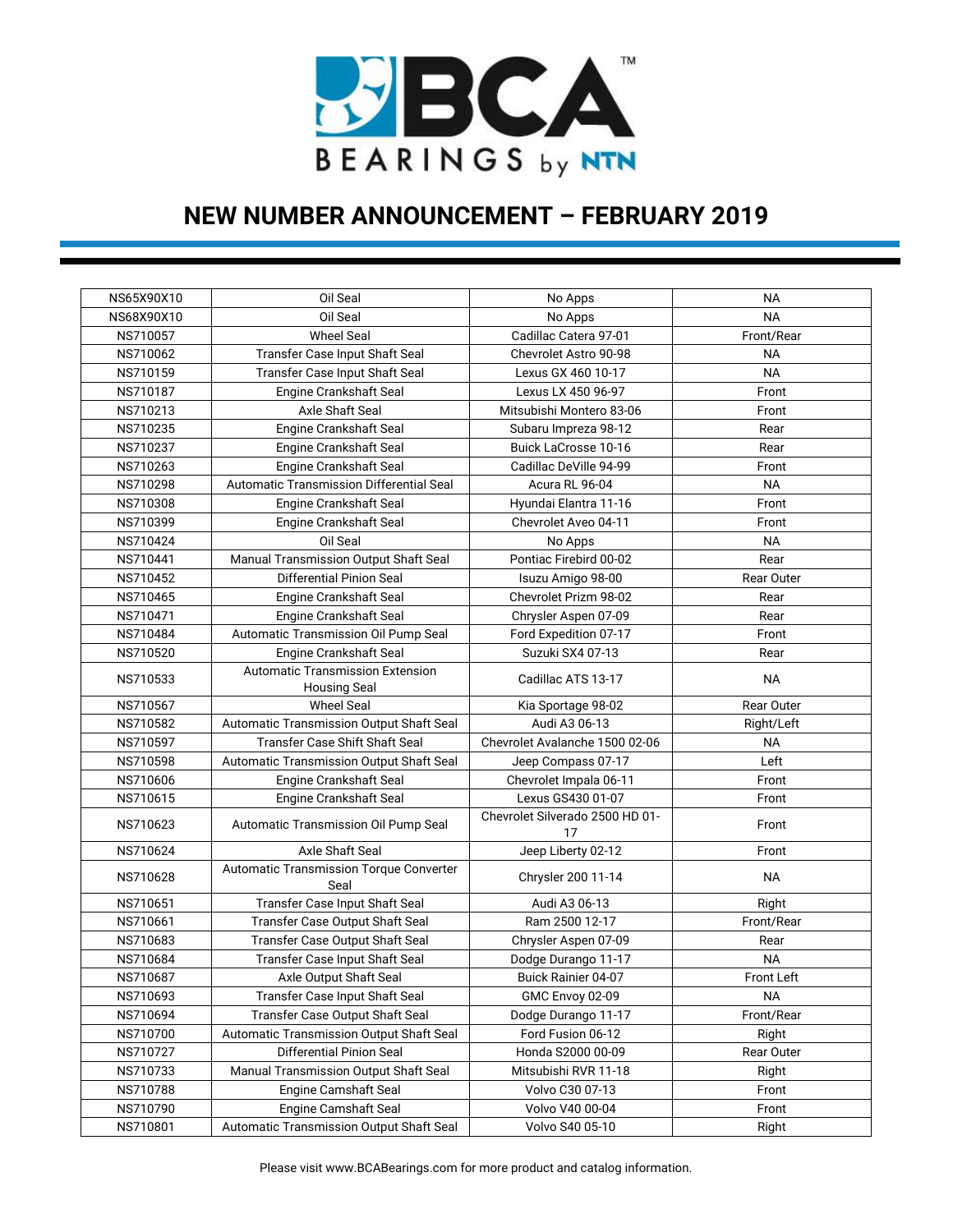

| NS710823       | Differential Pinion Seal                                          | Lexus GX470 03-07              | Front Outer       |
|----------------|-------------------------------------------------------------------|--------------------------------|-------------------|
| NS710847       | Differential Pinion Seal                                          | Infiniti FX35 03-12            | Rear Outer        |
| NS710851       | <b>Wheel Seal</b>                                                 | Nissan Titan 08-15             | Rear              |
| NS710863       | Axle Shaft Seal                                                   | Jeep Wrangler 07-18            | Front             |
| NS710872       | Axle Shaft Seal                                                   | Jeep Grand Cherokee 05-10      | <b>Front Left</b> |
| NS710876       | Automatic Transmission Output Shaft Seal                          | Toyota Highlander 01-13        | Left              |
| NS710902       | Transfer Case Output Shaft Seal                                   | Ram 2500 11-12                 | Rear              |
| NS75X100X10    | Oil Seal                                                          | No Apps                        | <b>NA</b>         |
| NS75X105X13    | Oil Seal                                                          | No Apps                        | <b>NA</b>         |
| NS90X115X12    | Oil Seal                                                          | No Apps                        | <b>NA</b>         |
| NS99076        | Transfer Case Shift Shaft Repair Sleeve                           | Chevrolet Avalanche 1500 02-06 | <b>NA</b>         |
| <b>NS99087</b> | <b>Manual Transmission Remote Control</b><br><b>Repair Sleeve</b> | Mack CS200P Mid-Liner 86-93    | <b>NA</b>         |
| NS99133        | Manual Transmission Output Shaft Repair<br>Sleeve                 | <b>Chevrolet Blazer 91-94</b>  | <b>NA</b>         |
| NS99134        | Engine Camshaft Repair Sleeve                                     | Chevrolet Camaro 10-15         | Front/Rear        |
| NS99139        | Engine Crankshaft Repair Sleeve                                   | BMW 328i 07-09                 | Front/Rear        |
| NS99145        | Automatic Transmission Output Shaft<br><b>Repair Sleeve</b>       | Acura MDX 10-15                | Front/Rear        |
| NS99146        | Automatic Transmission Output Shaft<br><b>Repair Sleeve</b>       | <b>Buick Encore 13-18</b>      | Right/Left        |
| NS99166        | Engine Crankshaft Repair Sleeve                                   | BMW 328i xDrive 13-18          | Front/Rear        |
| <b>NS99177</b> | Transfer Case Output Shaft Repair Sleeve                          | Audi 100 89-94                 | Front/Rear        |
| NS99196        | Manual Transmission Output Shaft Repair<br>Sleeve                 | Audi A3 06-13                  | Front/Rear        |
| NS99215        | Engine Crankshaft Repair Sleeve                                   | Audi A8 Quattro 13-18          | Front/Rear        |
| NS99220        | Transfer Case Input Shaft Repair Sleeve                           | Nissan Rogue 08-17             | <b>NA</b>         |
| NS99225        | Differential Pinion Repair Sleeve                                 | Chevrolet Blazer 87-05         | Rear              |
| <b>NS99233</b> | Engine Crankshaft Repair Sleeve                                   | AM General Hummer 94-01        | Front             |
| NS99235        | Engine Crankshaft Repair Sleeve                                   | Chevrolet Suburban 2500 01-06  | Front/Rear        |
| NS99238        | Engine Crankshaft Repair Sleeve                                   | Ford Aerostar 90-97            | Rear              |
| NS99250        | Manual Transmission Output Shaft Repair<br>Sleeve                 | <b>Chevrolet T6500 97-00</b>   | Rear              |
| NS99253        | Differential Pinion Repair Sleeve                                 | Chevrolet C3500 92-00          | Rear Outer        |
| NS99254        | Differential Pinion Repair Sleeve                                 | Dodge Ram 4500 08-10           | Front/Rear        |
| NS99262        | Transfer Case Output Shaft Repair Sleeve                          | No Apps                        | <b>NA</b>         |
| NS99275        | Engine Crankshaft Repair Sleeve                                   | No Apps                        | <b>NA</b>         |
| <b>NS99298</b> | Engine Crankshaft Repair Sleeve                                   | Buick Lucerne 09-11            | Rear              |
| NS99300        | Engine Crankshaft Repair Sleeve                                   | Chevrolet Astro 85-90          | Rear              |
| NS99315        | Engine Crankshaft Repair Sleeve                                   | Acura ILX 13-18                | Rear              |
| NS99325        | Engine Crankshaft Repair Sleeve                                   | Rover 3500 1980                | Rear              |
| NS99350        | Engine Crankshaft Repair Sleeve                                   | No Apps                        | <b>NA</b>         |
| NS99353        | Engine Crankshaft Repair Sleeve                                   | BMW 128i 08-13                 | Rear              |
| NS99363        | Engine Crankshaft Repair Sleeve                                   | Ford F-450 Super Duty 99-17    | Rear              |
| NS99364        | Engine Crankshaft Repair Sleeve                                   | Chevrolet C3500 88-00          | Rear              |
| NS99435        | Engine Crankshaft Repair Sleeve                                   | Chevrolet Avalanche 2500 02-06 | Rear              |
| NS99452        | Engine Crankshaft Repair Sleeve                                   | Cadillac CTS 14-18             | Rear              |